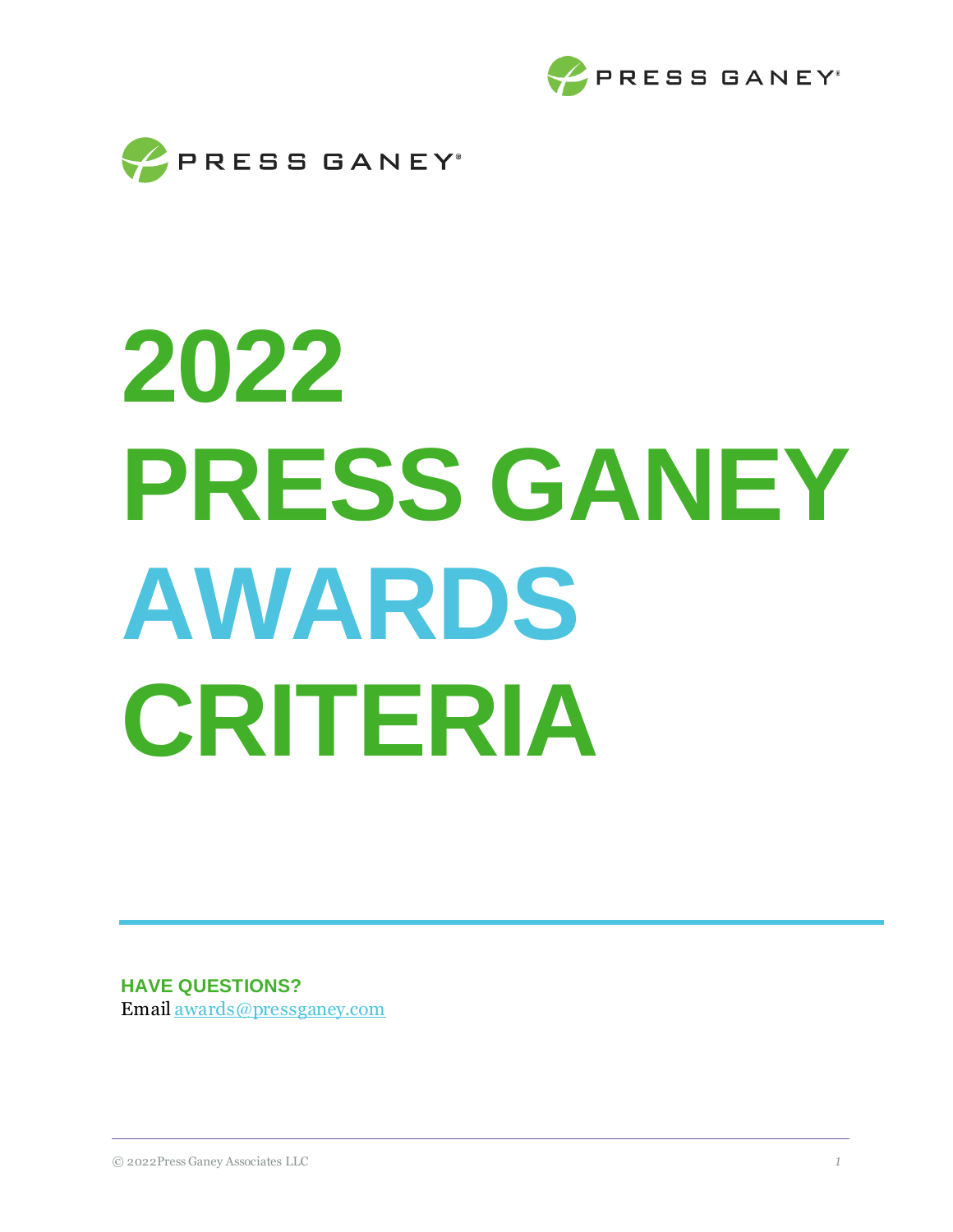

# **Table of Contents**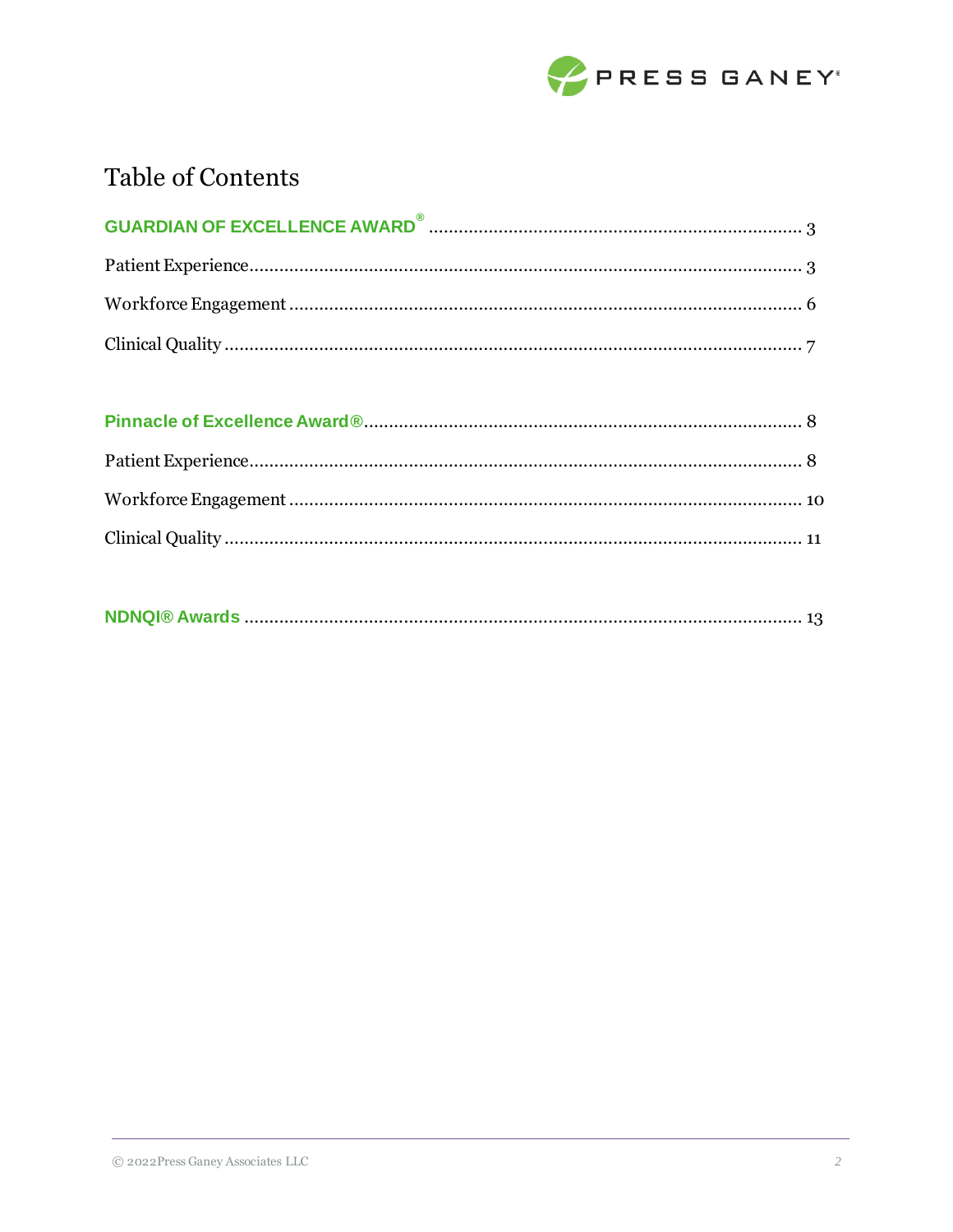

# **GUARDIAN OF EXCELLENCE AWARD®**

This award honors organizations that have reached the  $95<sup>th</sup>$  percentile for patient experience, engagement or clinical quality performance. Guardian of Excellence Awards are awarded annually to organizations that sustain performance inthe top 5% for each reporting period for the award year.

# **PATIENT EXPERIENCE**

The Guardian of Excellence Award is given to organizations that have achieved the  $95<sup>th</sup>$ percentile or higher for any of a set of designated survey measures, including Likelihood to Recommend, Overall Rating and Teamwork. For organizations that use an integrated Press Ganey patient experience survey or CAHPS-only survey, the award program also considers performance on the CAHPS Rate 0-10 measure.

The 2022 awards evaluate performance on surveys received by March 31, 2022, in the following areas:

- Scores (MeanScore for PressGaney and TopBox for CAHPS) are based on the standard lookback period for the population.
- Lookback periods vary depending onthe population
- Benchmarks are generated to reflect performance during the lookback periods based on data in our database using the JAJO cycle (Jul. 2021, Oct. 2021, Jan. 2022, Apr. 2022).
- At least one of the award measures must have a rank at or above the 95th percentile for every lookback period.

Peer groups are determined based onthe informationin the demographicprofile. To be eligible, organizations must:

- Fit the eligibility requirements of one of the targeted award peer groups
- Meet minimum n guidelines\* based upon the targeted peer group
- Actively surveying for the entire award period
- eSurvey adjustments and phone calibrations are applied to all data where appropriate.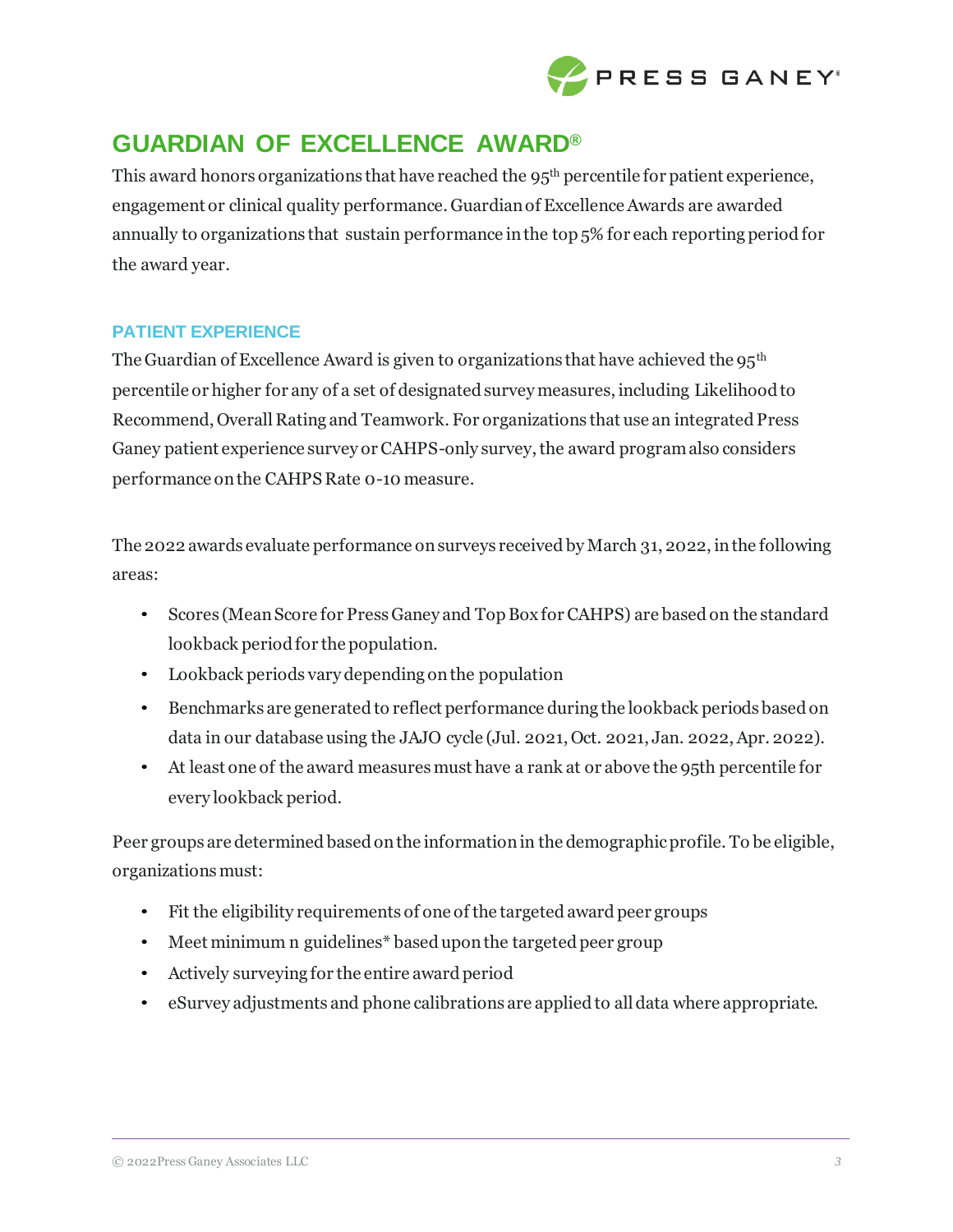

# Patient Experience winners will be identified in the following categories:

| <b>POPULATION</b>               | TARGETED PEER GROUP COMPARISONS                                       | <b>AWARD MEASURES</b>            | <b>LOOKBACK</b><br><b>PERIODS</b> |
|---------------------------------|-----------------------------------------------------------------------|----------------------------------|-----------------------------------|
|                                 |                                                                       | Likelihood to recommend          | Apr21-Jun21                       |
| Inpatient and HCAHPS            | Large database;                                                       | Overall rating                   | Jul21-Sep21                       |
|                                 | All database for only small facilities                                | <b>Teamwork</b>                  | Oct21-Dec21                       |
|                                 |                                                                       | HCAHPS Rate 0-10                 | Jan22-Mar22                       |
|                                 |                                                                       |                                  | Apr21-Jun21                       |
|                                 | Large database;                                                       | <b>Teamwork</b>                  | Jul21-Sep21                       |
| Ambulatory Surgery and OASCAHPS | All database for only small facilities                                | OASCAHPS Rate 0-10               | Oct21-Dec21                       |
|                                 |                                                                       |                                  | Jan22-Mar22                       |
|                                 |                                                                       |                                  |                                   |
|                                 | Large database;                                                       | Teamwork                         | Apr21-Jun21                       |
| ED                              |                                                                       | Likelihood to recommend          | Jul21-Sep21                       |
|                                 | All database for only small facilities and<br>freestanding EDs        | Overall rating                   | Oct21-Dec21                       |
|                                 |                                                                       | EDCAHPS Rate 0-10                | Jan22-Mar22                       |
|                                 |                                                                       |                                  | Jan21-Jun21                       |
|                                 |                                                                       | Likelihood to recommend practice | Apr21-Sep21                       |
| Medical Practice and CGCAHPS**  | All Press Ganey National Facilities database<br>(facility-level only) | <b>Teamwork</b>                  | Jul21-Dec21                       |
|                                 |                                                                       | CGCAHPS Rate 0-10                | Oct21-Mar22                       |
|                                 |                                                                       |                                  |                                   |
|                                 |                                                                       |                                  | Apr21-Jun21                       |
|                                 | All Press Ganey database                                              | Likelihood to recommend          | Jul121-Sep21                      |
| Outpatient Services             |                                                                       | Teamwork                         | Oct21-Dec21                       |
|                                 |                                                                       |                                  | Jan22-Mar22                       |
|                                 |                                                                       | Likelihood to recommend          | Jan21-Jun21                       |
|                                 | All Press Ganey database                                              | Overall rating                   |                                   |
| Home Health and HHCAHPS         |                                                                       |                                  | Apr21-Sep21<br>Jul21-Dec21        |
|                                 |                                                                       | <b>Teamwork</b>                  |                                   |
|                                 |                                                                       | HHCAHPS Rate 0-10                | Oct21-Mar22                       |
|                                 | All Press Ganey database                                              | Likelihood to recommend          | Jan21-Jun21                       |
|                                 |                                                                       |                                  | Apr21-Sep21                       |
| Inpatient Rehabilitation        |                                                                       | Overall rating                   | Jul21-Dec21                       |
|                                 |                                                                       | Teamwork                         | Oct21-Mar22                       |
|                                 |                                                                       |                                  | Jul20-Jun21                       |
|                                 |                                                                       | Likelihood to recommend          | Oct20-Sep21                       |
| Outpatient Oncology             | All Press Ganey database                                              | Overall rating                   | Jan21-Dec21                       |
|                                 |                                                                       | Teamwork                         | Apr21-Mar22                       |
|                                 |                                                                       |                                  |                                   |
|                                 |                                                                       | Likelihood to recommend          | Jan21-Jun21                       |
| Inpatient Behavioral Health     | All Press Ganey database                                              | Overall rating                   | Apr21-Sep21                       |
|                                 |                                                                       |                                  | Jul21-Dec21                       |
|                                 |                                                                       | Teamwork                         | Oct21-Mar22                       |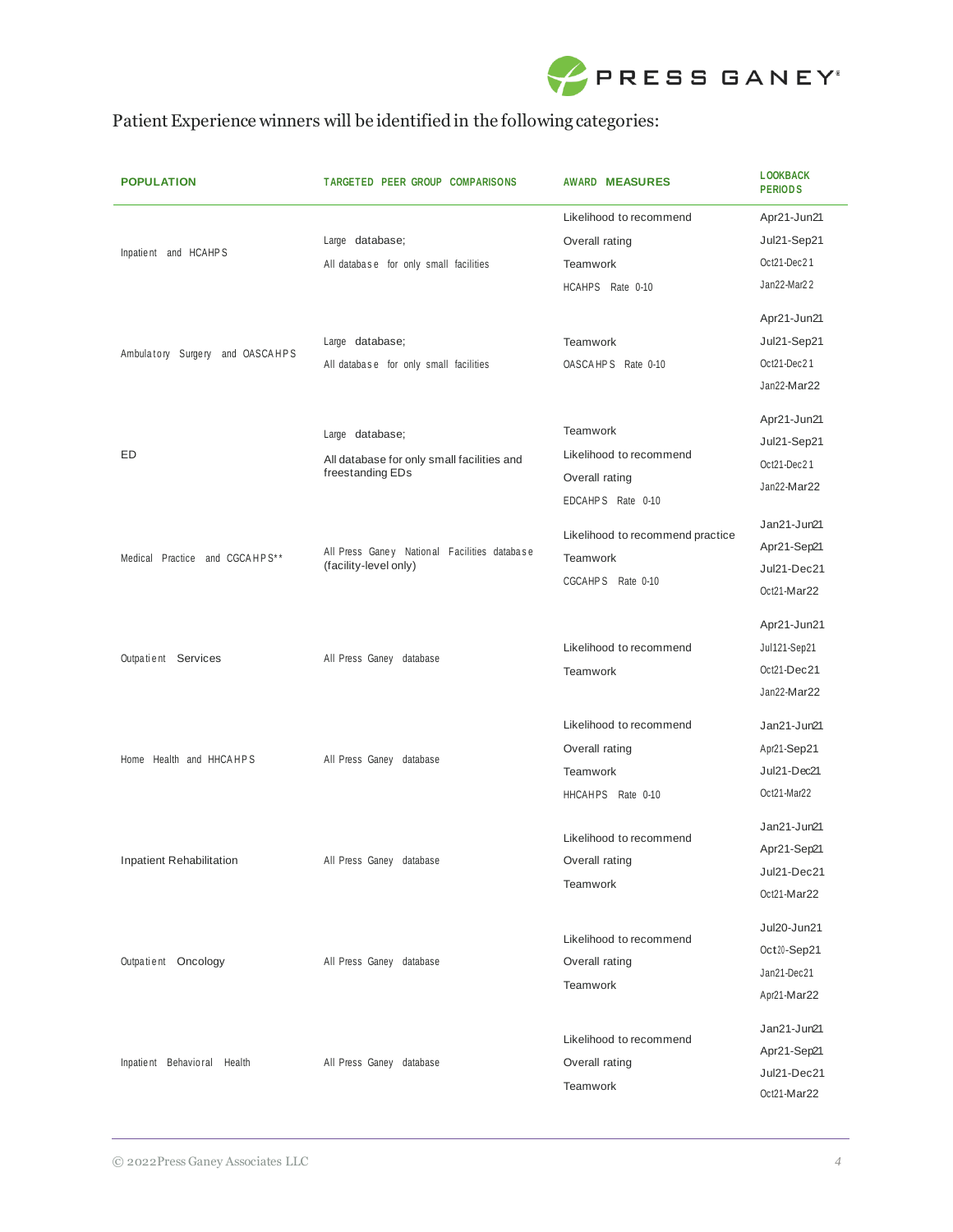

| Urgent Care                                    | All Press Ganey database | Likelihood to recommend<br>Overall rating<br>Teamwork                           | Apr21-Jun21<br>Jul21-Sep21<br>Oct21-Dec21<br>Jan22-Mar22  |
|------------------------------------------------|--------------------------|---------------------------------------------------------------------------------|-----------------------------------------------------------|
| Inpatient Pediatric and Child<br><b>HCAHPS</b> | All Press Ganey database | Likelihood to recommend<br>Overall rating<br>Teamwork<br>Child HCAHPS Rate 0-10 | Jan21-Jun21<br>Apr21-Sep21<br>Jul21-Dec21<br>Oct21-Mar22  |
| <b>NICU</b>                                    | All Press Ganey database | Likelihood to recommend<br>Overall rating<br>Teamwork                           | Jul20-Jun21<br>Oct20-Sep21<br>Jan21-Dec21<br>Apr21-Mar22  |
| <b>OR</b>                                      | All Press Ganey database | Likelihood to recommend<br>Overall rating<br>Teamwork                           | Mar20-Jun21<br>Jun20-Sep21<br>Sept20-Dec21<br>Dec20-Mar22 |

\*Must have been a Press Ganey client for the entire year with data received in each month during the award period. In addition, total annual returned n size must meet at least 90% or exceed the summed quarterly requirements for the peer group minimum n guidelines.

\*\*For the MedicalPractice category,the entire practice must meetthe criteria in the National Facilities database, or at least 75% of the organization's sites must meet the criteria in the National Sites database. Awards are not offered for individual sites.

\*\*\*CAHPS analysis uses phone-adjusted scores, not eSurvey adjustment.

*Note:As organizations transitionto PressGaney Targeted Surveys,the awards transitioned from using the composite overall rating to item-level measures to allow for accurate benchmarking. Press Ganey will consider performance on each of the award measures; if performance on any of the measures meets the criteria, the organization will be a winner.*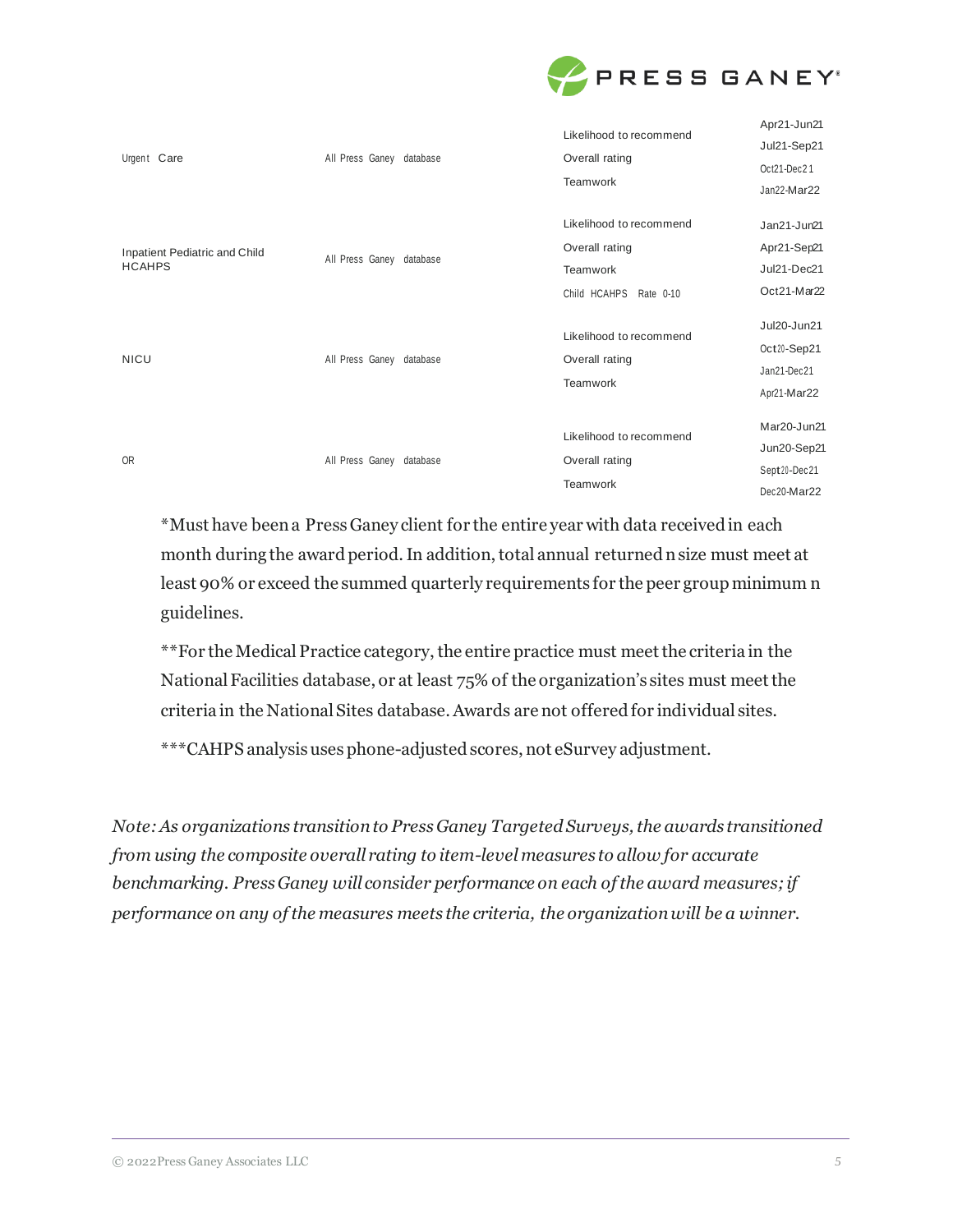

### **WORKFORCE ENGAGEMENT**

Guardian of Excellence awards honor facilities for their performance in employee engagement or physician engagement. Engagement performance scores from peer groups are used to determine winners. Peer groups are determined by facility attribute information provided in the demographic profile or by work unit information provided in the reporting hierarchy. Regardless of the peer group level (facility or unit), awards are assigned at the facility level. Facilities must meet all benchmark inclusion criteria to be eligible for these awards.

#### **EMPLOYEE ENGAGEMENT**

Honors facilities who achieved the 95th percentile or higher on Engagement for their most recent census survey completed during the award year (January – December 2021).

#### **PHYSICIAN ENGAGEMENT**

Honors facilities who achieved the 95th percentile or higher on Engagement for their most recent census survey completed during the award year (January – December 2021).

| <b>BREAKOUT GROUP</b>     | <b>PEER GROUP</b>                                                                       | <b>EMPLOYEE VS. PHYSICIAN</b> |
|---------------------------|-----------------------------------------------------------------------------------------|-------------------------------|
| Hospital                  | General acute care hospitals                                                            | Employee/Physician            |
| Academic                  | Medical school-affiliated facilities                                                    | Employee/Physician            |
| <b>Medical Practice</b>   | Medical practice facilities                                                             | Employee/Physician            |
| <b>Community Hospital</b> | Community hospitals and critical access<br>hospitals                                    | Employee/Physician            |
| Children's Healthcare     | Organizations (or stand-alone hospitals) that<br>only specialize in pediatric care      | Employee/Physician            |
| <b>Behavioral Health</b>  | Mental and emotional health work units<br>housed in inpatient and outpatient facilities | Employee only                 |
| <b>Ambulatory Care</b>    | Ambulatory work units housed within inpatient<br>or outpatient facilities               | Employee only                 |
| Long Term Care            | Work units (LTC, home health, hospice) that<br>provide care over a long period of time  | Employee only                 |
| Cancer Center             | Cancer/cancer treatment work units housed in<br>inpatient or outpatient facilities      | Employee only                 |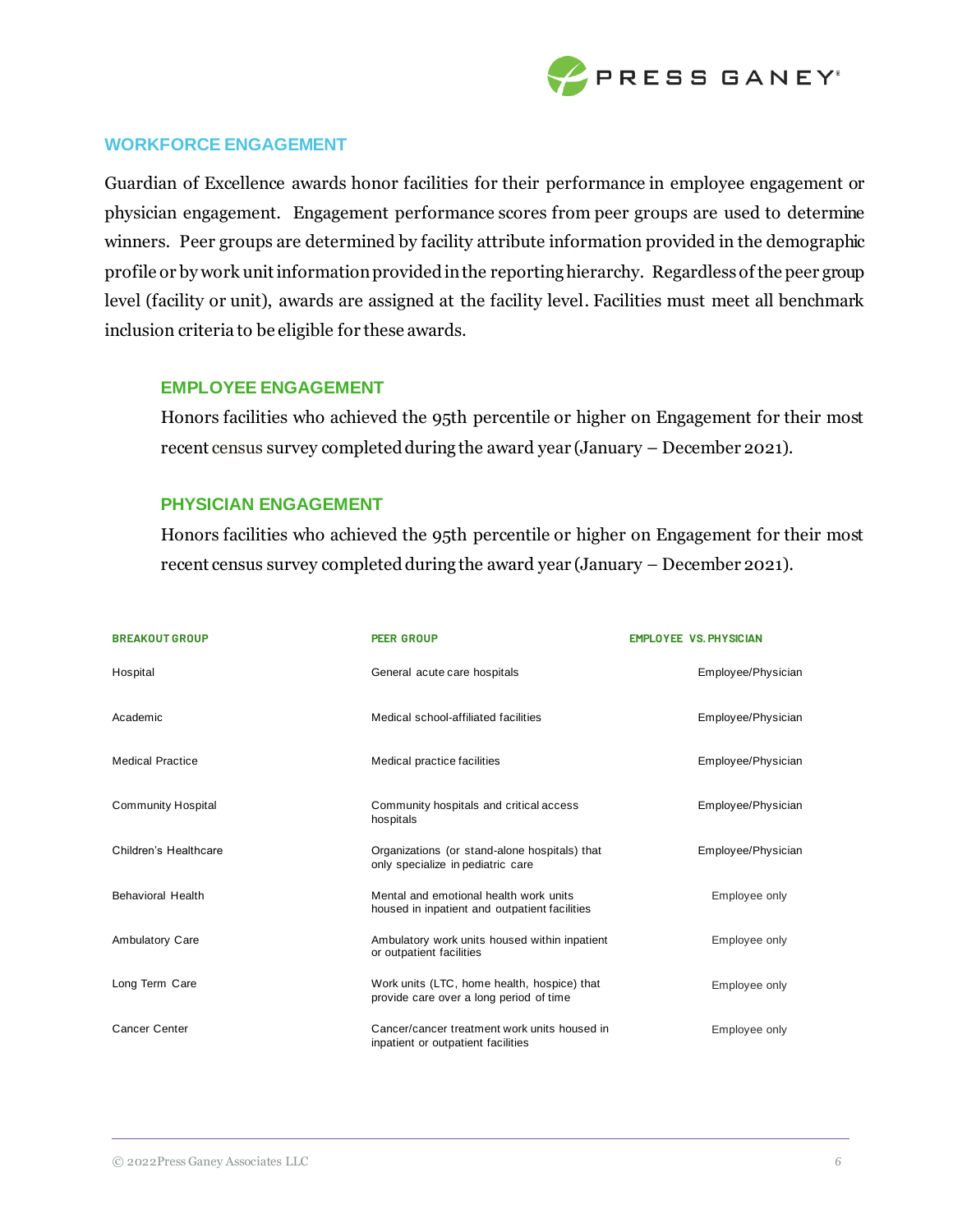

# **CLINICAL QUALITY**

Using 2021 calendar year data, 12 active and representative clinical measures from the emergency department, outpatient services, pregnancy and related conditions, stroke, tobacco, and venous thromboembolism measure sets will be used to calculate an overall composite score for each organization.

Organizations performing in the 95<sup>th</sup> percentile on the overall composite score will be recognized.

To be eligible for this award, organizations must have a minimum of 10 cases for at least five measures in 2021.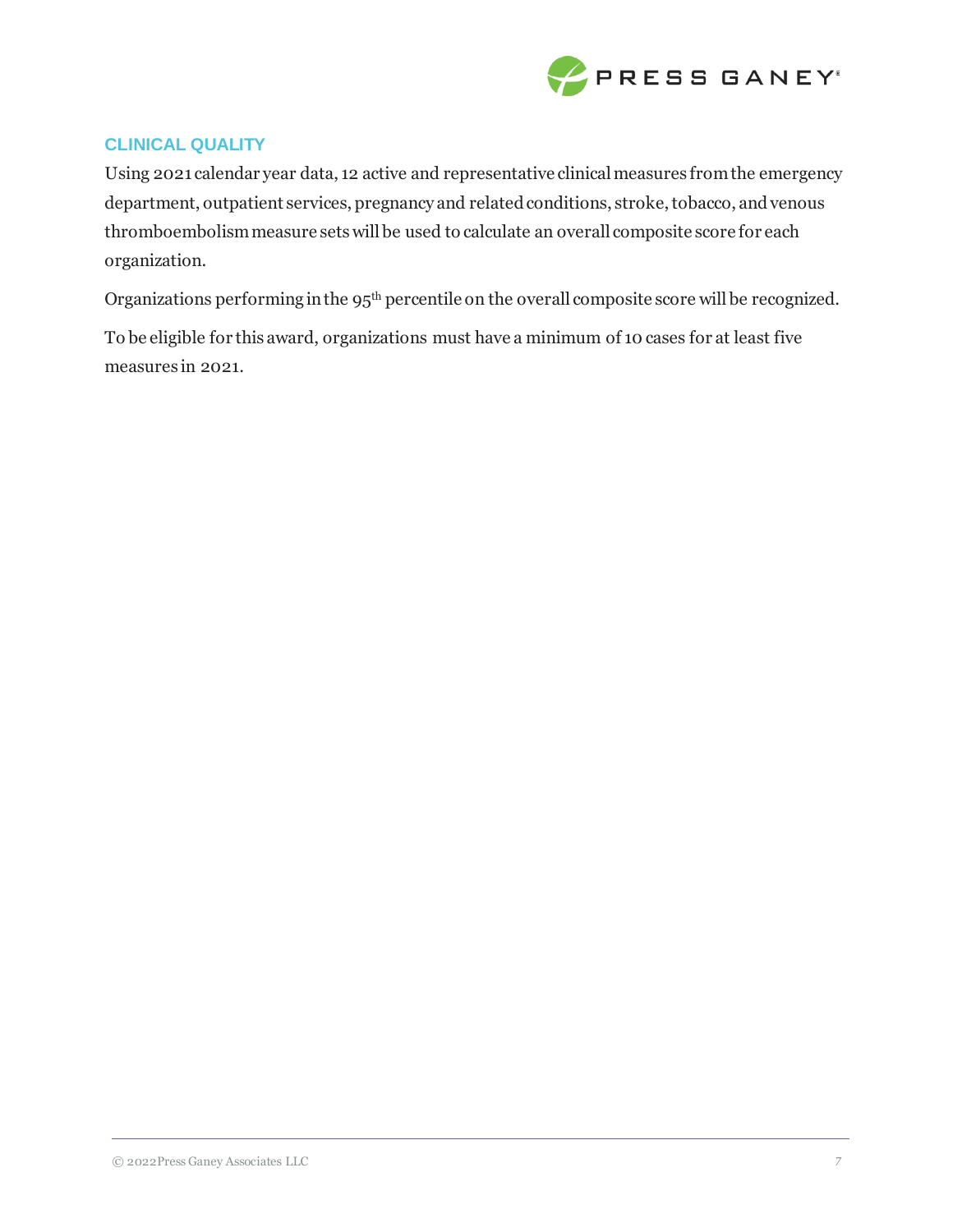

# **PINNACLE OF EXCELLENCE AWARD®**

The Pinnacle of Excellence award is given annually to the top performing organizations on the basis of extraordinary achievement. This award recognizes organizations that have maintained consistent levels of excellence for multiple years, with the highest performing organizations winning in each category. For all Pinnacle of Excellence Awards, organizations are eligible for winning category awards based on information in the demographic profile; to be eligible the demographic profile must be completed in the Press Ganey database.

# **PATIENT EXPERIENCE**

This award recognizes the top performers in each category based on the performance on designated award survey measures for the three-year award period. Winners are identified based on performance on three full years of data, from April 2019 - March 2022. Up to four winners will be identified in each category.

The award considers performance on global survey measures including Likelihood to Recommend, Overall Rating and Teamwork, using an average across the designated questions on the Press Ganey survey.

For organizations that use an integrated Press Ganey patient experience survey or CAHPS-only survey, the award program also considers performance on the CAHPS Rate 0-10 measure.

To be eligible, organizations must meet minimum n guidelines for all three years of the award period, asnoted below. For PressGaney surveys, annual n size is pulled from the overall composite; for CAHPS surveys, the n size is based on the CAHPS Rate 0-10 question.

| <b>POPULATION</b>            | <b>CATEGORIES &amp; MINIMUM N</b>                                                                                                                                                                                                               | <b>AWARD MEASURES</b>                                                             |
|------------------------------|-------------------------------------------------------------------------------------------------------------------------------------------------------------------------------------------------------------------------------------------------|-----------------------------------------------------------------------------------|
| Inpatient/HCAHPS             | <50 beds (100 responses/year)<br>$\bullet$<br>50-99 (100 responses/year)<br>٠<br>100-199 (300 responses/year)<br>٠<br>200-299 (300 responses/year)<br>٠<br>300+ (300 responses/year)<br>٠<br>Academic Medical Centers (300 responses/year)<br>٠ | Likelihood to recommend<br>Overall rating<br>Teamwork<br>HCAHPS Rate 0-10         |
| Ambulatory Surgery/ OASCAHPS | $\langle 3,400 \rangle$ cases (30 responses/year)<br>$\bullet$<br>3,400-5,600 (100 responses/year)<br>$\bullet$<br>$> 5,600$ (300 responses/year)<br>٠                                                                                          | <b>Teamwork</b><br>OASCAHPS Rate 0-10                                             |
| ED                           | One category only; minimum of 100 responses/year                                                                                                                                                                                                | <b>Teamwork</b><br>Likelihood to recommend<br>Overall rating<br>EDCAHPS Rate 0-10 |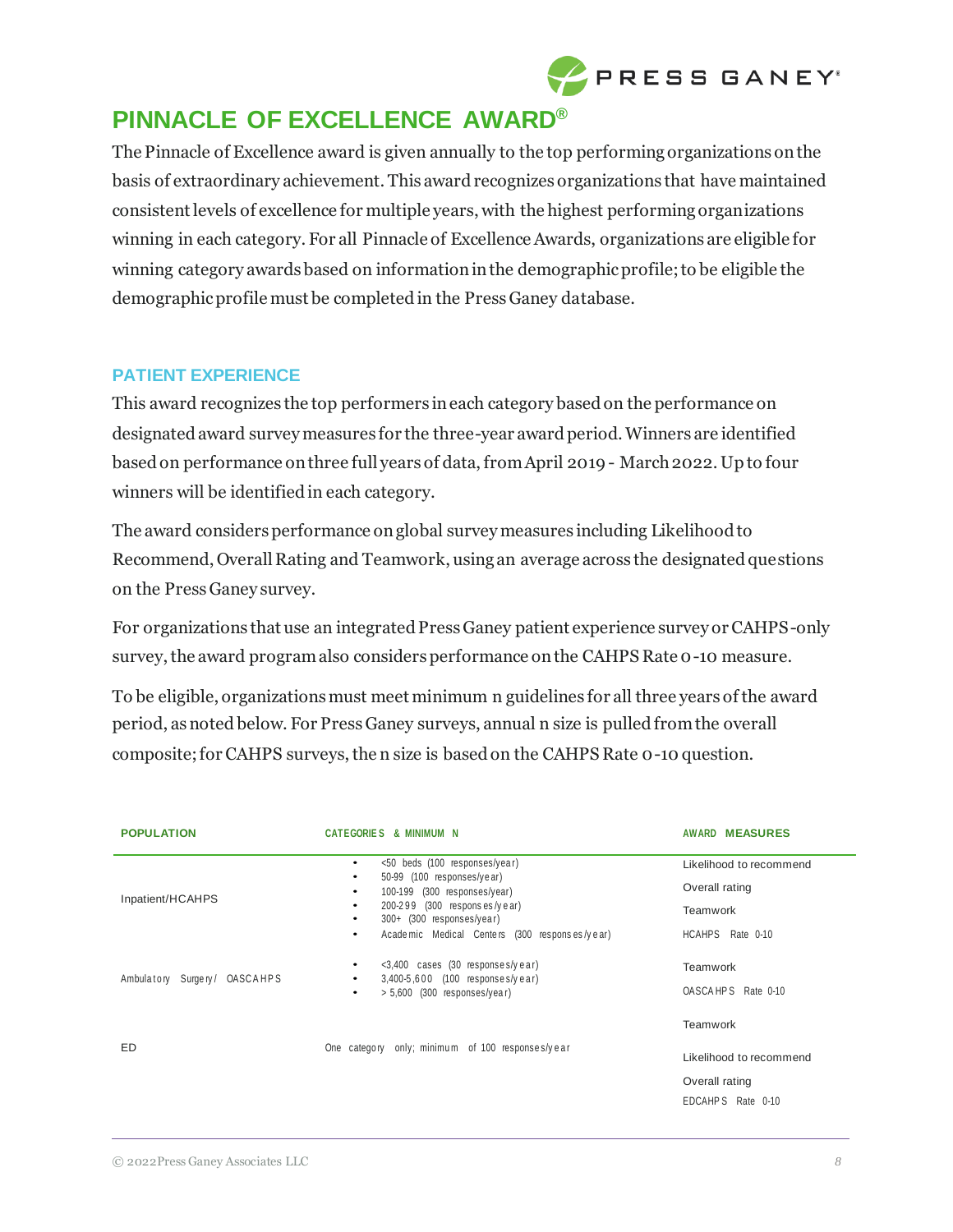

| Practice/ CGCAHPS<br>Medical              | $\langle 10 \rangle$ physicians (30 responses/year)<br>٠                                                         | Likelihood to recommend<br>practice       |
|-------------------------------------------|------------------------------------------------------------------------------------------------------------------|-------------------------------------------|
|                                           | 10-49 (100 responses/year)<br>$\bullet$<br>>50 (300 responses/year)<br>٠                                         | Teamwork                                  |
|                                           |                                                                                                                  | CGCAHPS Rate 0-10                         |
|                                           | $\langle 15,000 \rangle$ procedures (30 responses/year)<br>$\bullet$<br>15,000-199,999 (100 responses/year)<br>٠ | Likelihood to recommend                   |
| Outpatient Services                       | $>200,000$ (300 responses/year)<br>٠                                                                             | Teamwork                                  |
|                                           | One category only; minimum of 50 responses/year                                                                  | Likelihood to recommend<br>Overall rating |
| <b>Inpatient Pediatrics/ Child HCAHPS</b> |                                                                                                                  | Child HCAHPS Rate 0-10                    |
|                                           |                                                                                                                  | Teamwork                                  |
| Behavioral Health                         | One category only; minimum of 50 responses/year                                                                  | Likelihood to recommend<br>Overall rating |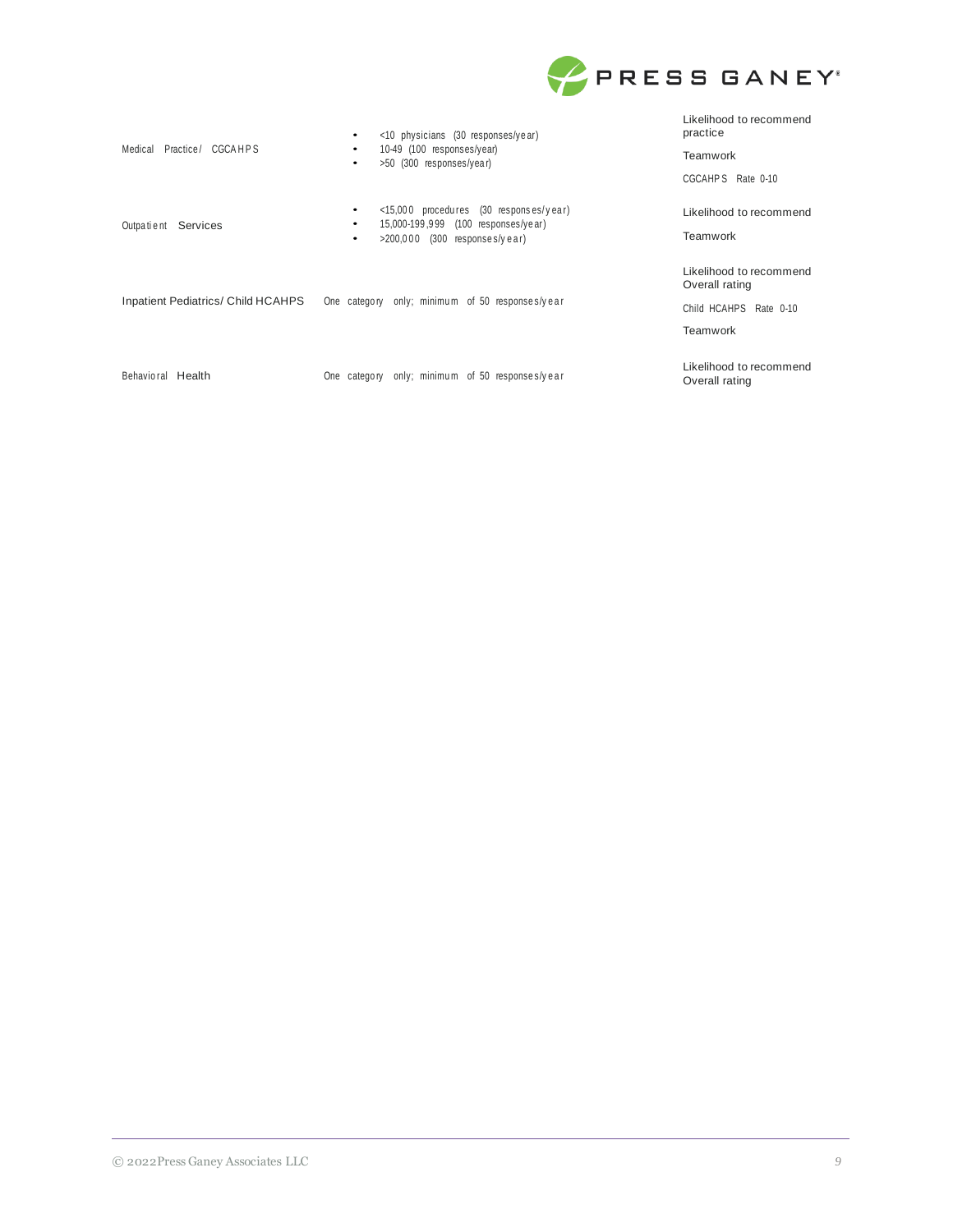

## **WORKFORCE ENGAGEMENT**

Engagement awards honor organizations for performance in employee engagement and physician engagement. Winners are awarded at the system level; scores from individual hospitals, facilities, sites or work groups are considered as part of the overall system score.

## **EMPLOYEE ENGAGEMENT**

This award recognizes top performers in the Nat'l Healthcare Avg benchmark based on their averaged Engagement score from census surveys conducted in the two most recent calendar years. If a client conducted more than one census survey annually, Engagement scores from the most recent survey in that year will be used.

The three facilities with the highest overall scores in each of the following market segments will be recognized:

- <100 returned employee surveys
- 100-499
- $>500$

## **PHYSICIAN ENGAGEMENT**

This award recognizes top performers in the Nat'l Physician Avg benchmark based on their averaged Engagement score from census surveys conducted in the two most recent calendar years. If a client conducted more than one census survey annually, Engagement scores from the most recent survey in that year will be used.

The three facilities with the highest overall scores in each of the following market segments will be recognized:

- <25 returned physician surveys
- 26 to 75
- $>75$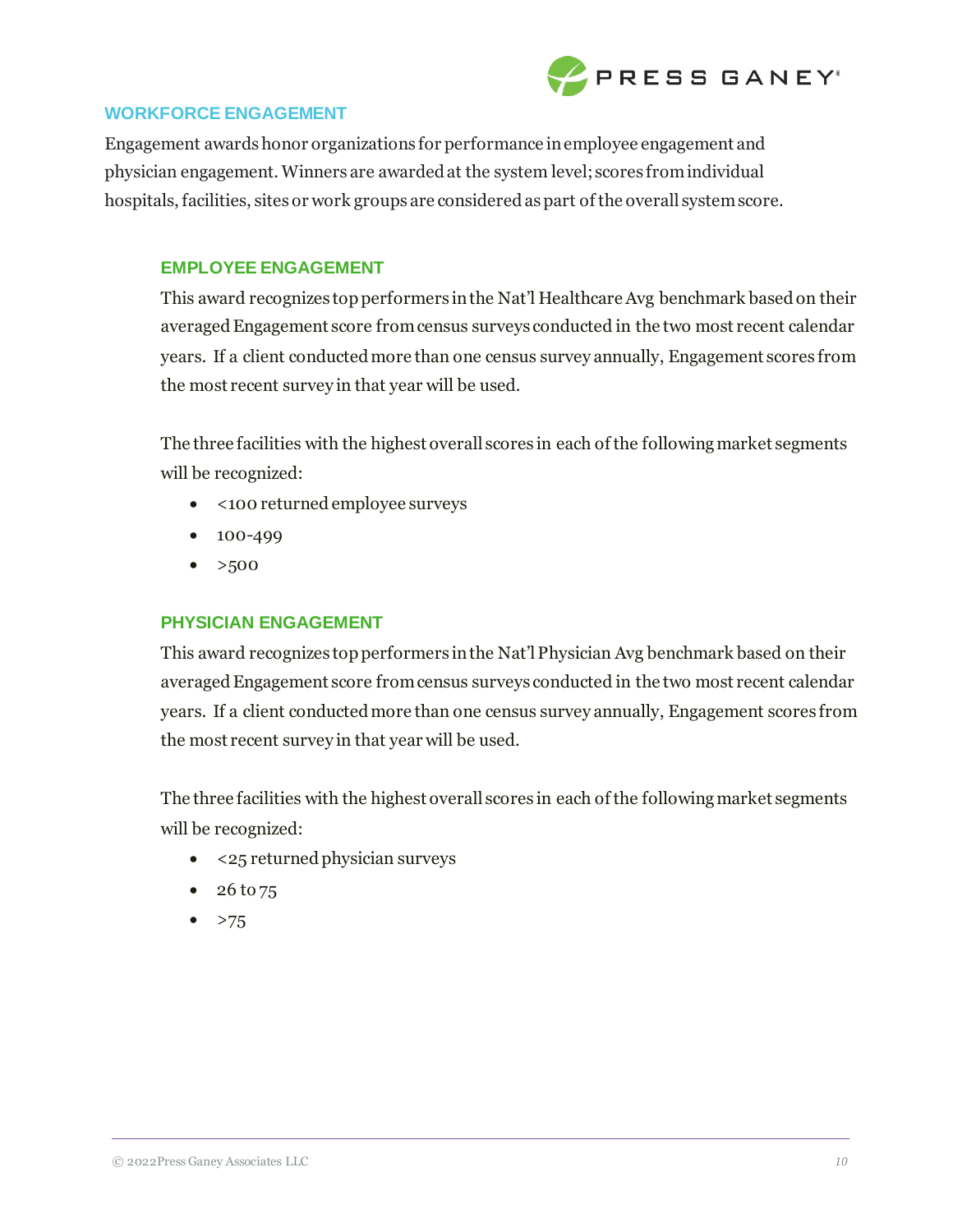

## **CLINICAL QUALITY**

This award recognizes a consistent top performer from each organization size category using two years of data from 2020 to 2021.

There are 12 active and representative clinical measures from the emergency department, outpatient services, pregnancy and related conditions, stroke, tobacco, andvenous thromboembolismmeasure setsusedto calculate eight quarterly composite scores for each client.

The inclusion of measures for evaluation requires adoption by enough organizations to ensure a valid sample for judging relative performance.

To be eligible for this award, organizations must have a minimum of 10 cases for at least five measures in 2021.

Overall performance is calculated using a methodology that incorporates both performance across all measures and consistency over time.

- Average facility-level performance score isdetermined for each measure and reporting period.
- These scores are adjusted by the variation across reporting periods by subtracting 0.2\*[Standard Error].
- The average of these adjusted measure scores is calculated to produce an overall performance score for each facility.
- The client with the highest overall performance score in each of three bed size segments will be awarded: <100 beds, 100-299 and 300.

*Note:The awardprogramincludes clinical quality measures that are proportional measures with sufficient participants and without the need for risk adjustment.*

Measures for all clinical quality awards include:

| <b>MEASURE ID</b> | <b>MEASURE NAME</b>                                                                                                                                              |
|-------------------|------------------------------------------------------------------------------------------------------------------------------------------------------------------|
| $OP-2$            | Fibrinolytic Therapy Received Within 30 Minutes of ED Arrival                                                                                                    |
| OP-23             | Head CT or MRI Scan Results for Acute Ischemic or Hemorrhagic Stroke Patients who Received Head CT or MRI Scan<br>Interpretation Within 45 Minutes of ED Arrival |
| <b>PC-01</b>      | Elective Delivery                                                                                                                                                |
| <b>PC-02</b>      | Cesarean Birth                                                                                                                                                   |
| PC-05             | Exclusive Breast Milk Feeding                                                                                                                                    |
| <b>PC-06</b>      | Unexpected Complications in Term Newboms                                                                                                                         |
| $TOB-2$           | Tobacco Use Treatment Provided or Offered                                                                                                                        |
| TOB-3             | Tobacco Use Treatment Provided or Offered at Discharge                                                                                                           |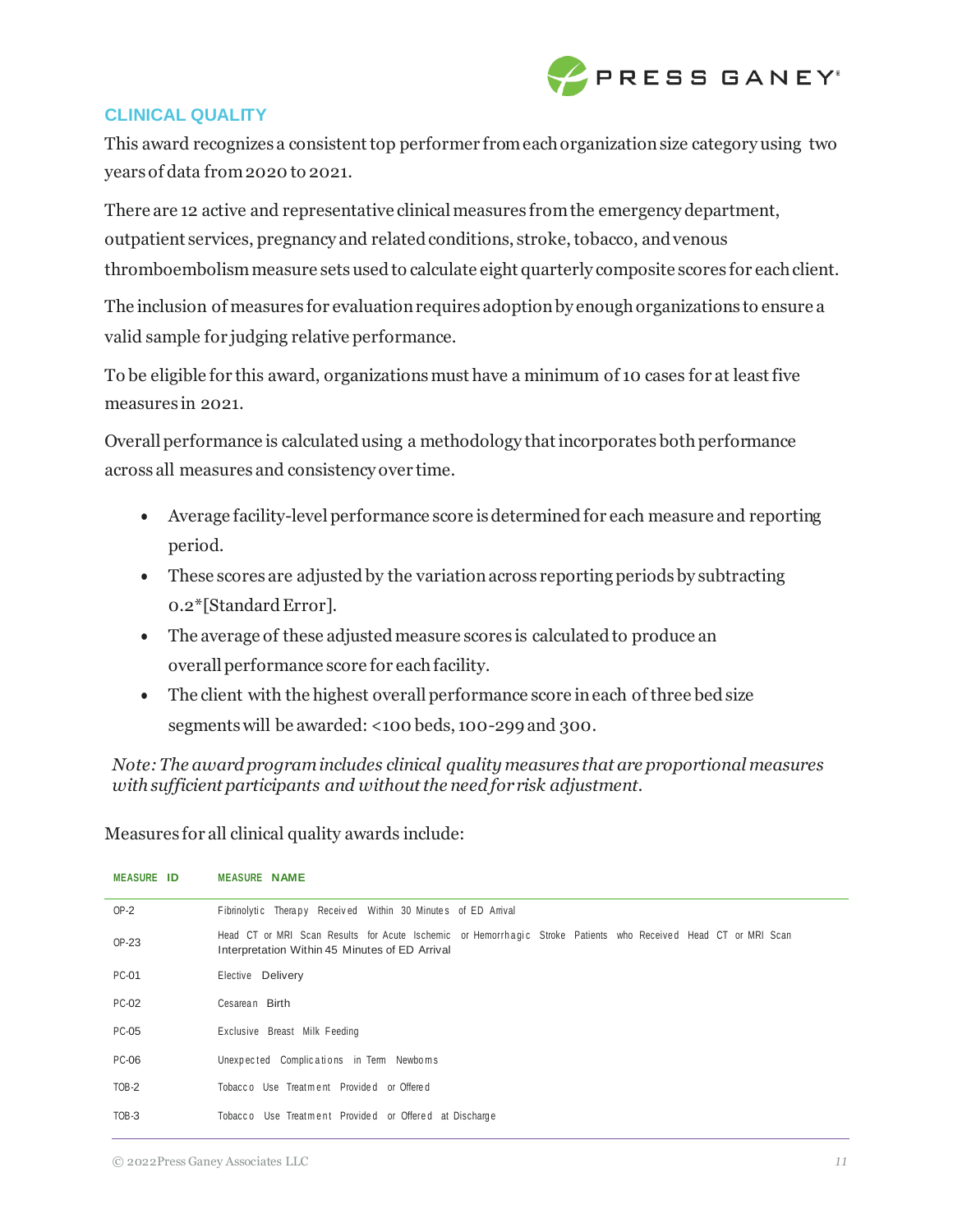

- SUB-2 Alcohol Use Brief Intervention Provided or Offered
- SUB-3 Alcohol and Other Drug Use Treatment Provided or Offered at Discharge
- SEP-1 Severe Sepsis and Septic Shock Management Bundle
- VTE-6 Hospital Acquired Potentially Preventable VTE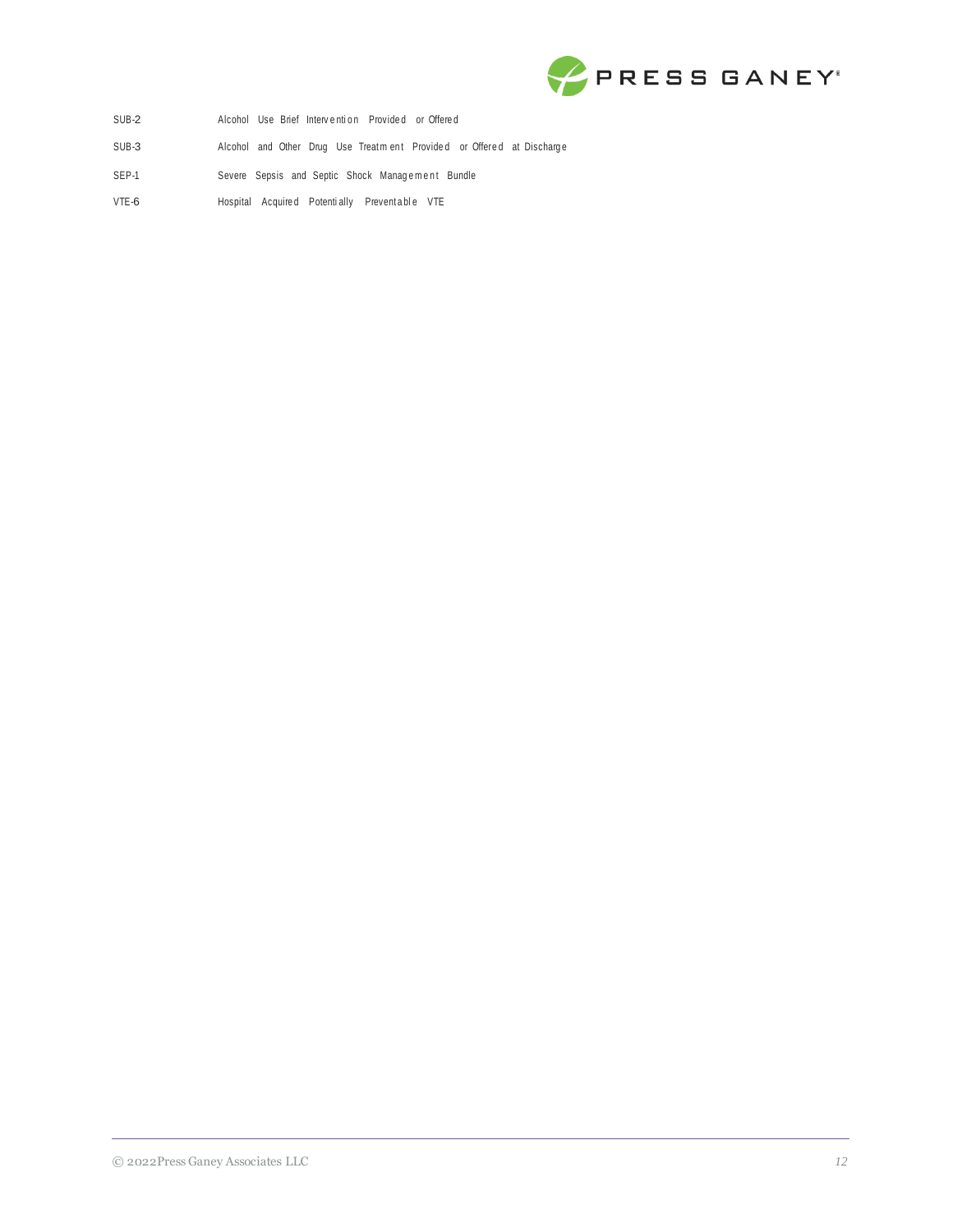

# **NDNQI® AWARD FOR OUTSTANDING NURSING QUALITY**

The NDNQIAward for Outstanding NursingQuality is awarded annually to the best performing hospital in each of six categories: academic medical center, community hospital, pediatric hospital, rehabilitation hospital, psychiatric hospital, and international. Participation in the RN Survey is not required, however, measures onthe RN survey are available for inclusionbased on the total set submitted. A total of 17 measures are included in overall quality assessment:

- Academic medical centers and teaching hospitals must have submitted data on at least 11 measures, including 5 or more patient outcome measures.
- Community, pediatric, and rehabilitation hospitals must have submitted data on at least 9 measures, including at least 3 patient outcome measures.
- Psychiatric hospitals must have submitted data on at least 6 measures, including injury assault rate.

Hospital scores are calculated in a two-step process.

- 1. Consistent with the unit focus of NDNQI, hospitals are compared based on assessments of their nursing units. Each unit is assessed only in comparison to other units of the same type to provide control for differences among unit types in patient risk and acuity. For each measure, standardization by unit type is accomplished by expressing each unit's score in terms of the number of standard deviations the unit fell above or below the mean score for all other units of the same type.
- 2. These standardized scores are averaged across units in each hospital to yield a hospital score on eachmeasure, and each hospital's scores onthe relevant measures are averaged to produce an overall score. Hospitals are ranked according to these overall scores. The highest-ranking hospital in each category is identified and, after undergoing a qualitative screening, given the award.

Please note that international clients are excluded from the "Overall NDNQI Award" due to underlyingdata differences incomparisonto U.S. clients.

| <b>MEASURE ID</b>              | <b>MEASURE NAME</b>                                                                   |
|--------------------------------|---------------------------------------------------------------------------------------|
| <b>TNHPPD</b>                  | Total nursing hours per patient day                                                   |
| RN skill mix                   | Percent of nursing care hours provided by RNs                                         |
| Percent agency hours           | Percent of RN hours provided by contract/agency staff                                 |
| RN education and certification | Average of (1) percent of RNs with BSN or higher degree and (2) percent certified RNs |
| RN turnover                    | Annualized RN turnover rate                                                           |

© 2022 Press Ganey Associates LLC *13*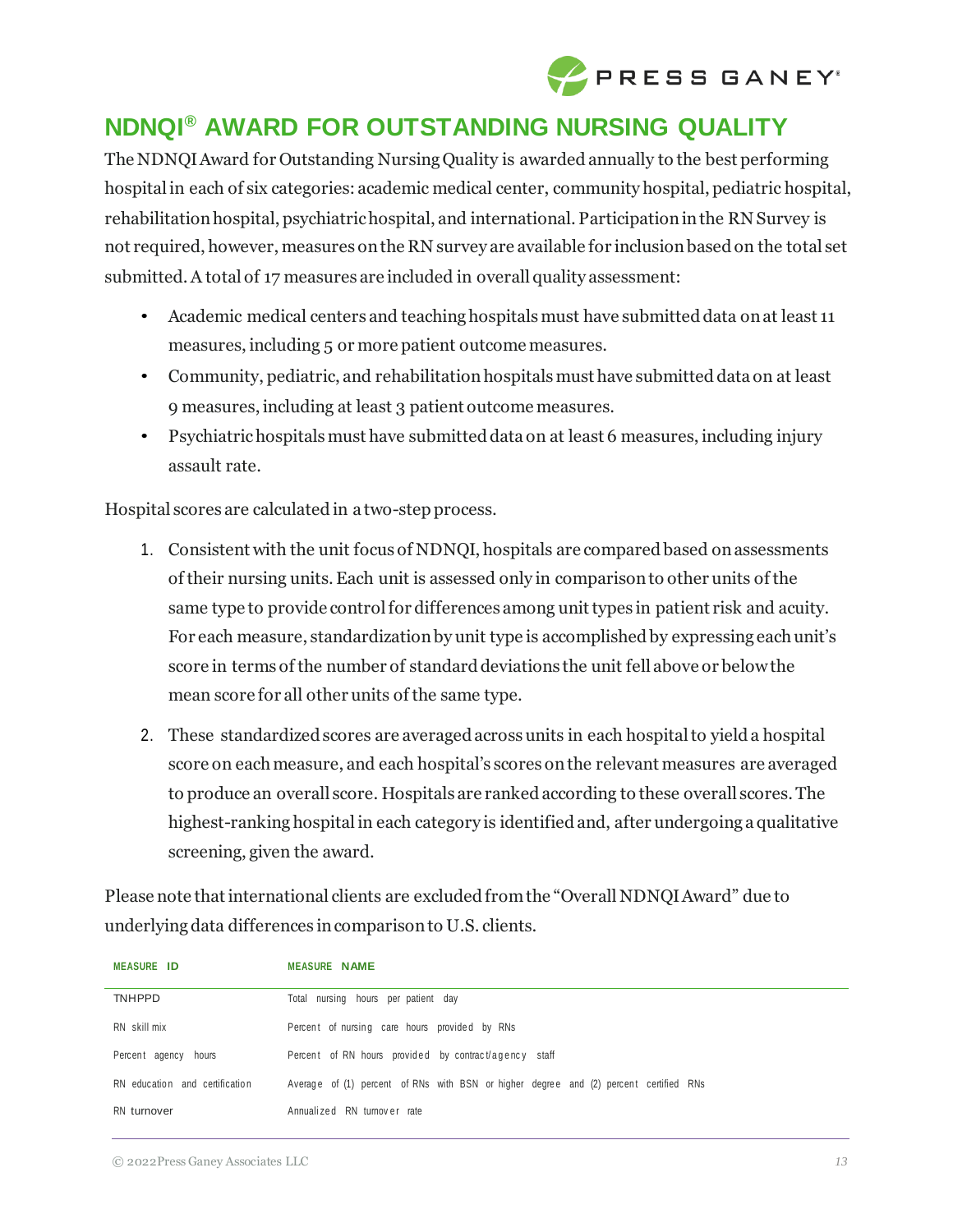

| Non-RN turnover          | Annualized turnover rate for LPNs/UAPs                                              |
|--------------------------|-------------------------------------------------------------------------------------|
| RN experience and tenure | Average of (1) average years U.S. nursing experience* and (2) average years on unit |
| Quality of care          | Average quality of care rating                                                      |
| Pediatric Pain Air Cycle | Average Number of Pediatric Pain Assessments per Patient Initiated in 24 Hours      |
| Injury assault rate      | Injury assaults per 1,000 patient days                                              |
| Total fall rate*         | Falls per 1,000 patient days                                                        |
| Unassisted fall rate*    | Unassisted falls per 1,000 patient days                                             |
| UAPI rate*               | Unit-acquired pressure injury rate                                                  |
| VAP rate*                | Ventilator assisted pneumonia per 1,000 device days                                 |
| CLABSI rate*             | Central line-associated bloodstream infections per 1,000 device days                |
| CAUTI rate*              | Catheter-associated urinary tract infections per 1,000 patient days                 |
| PIV infiltration rate*   | Rate of pediatric IV infiltrations per IV                                           |

\*Patient outcomes measure